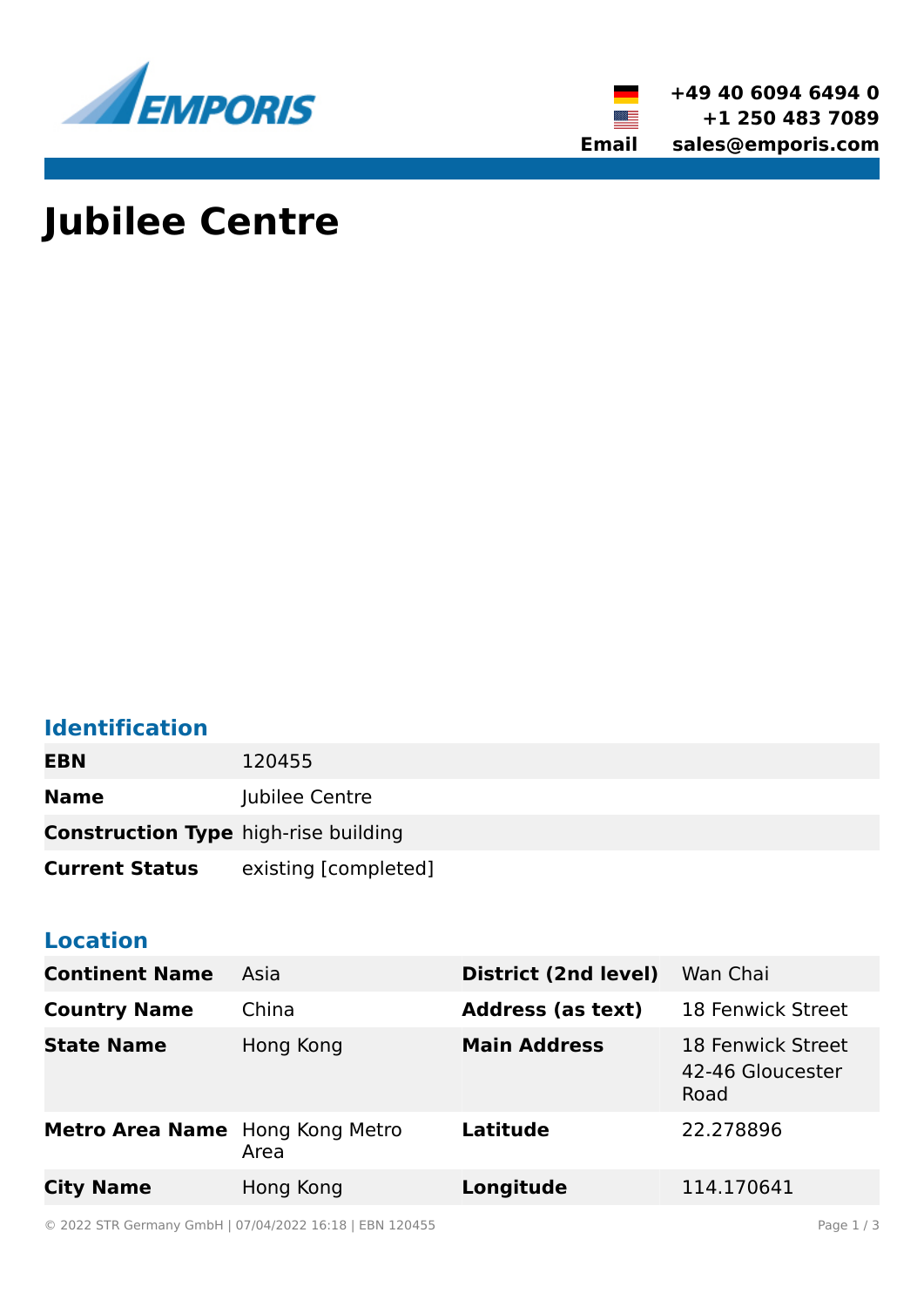

#### **District (1st level)** Hong Kong Island

|  |  | <b>Description</b> |
|--|--|--------------------|
|  |  |                    |
|  |  |                    |

| <b>Main Usage</b> | commercial office |  |
|-------------------|-------------------|--|
|-------------------|-------------------|--|

#### **Spatial dimensions**

**Height (estimated)** 291.53 ft **Floors (overground)** 26

#### **Involved companies**

#### **Lu Tang Lai Architects Limited**

| 29 Queen's Road East, Wanchai |     | Phone (852) 2521 0681 |
|-------------------------------|-----|-----------------------|
| Hong Kong                     | Fax | (852) 2524 3319       |
| China                         |     |                       |

#### **Need additional information? Contact us now!**

Phone **+49 40 6094 6494 0** Phone **+1 250 483 7089** Email **<sales@emporis.com>**

Hamburg 09:00 am - 07:00 pm New York 03:00 am - 01:00 pm Tokyo 04:00 pm - 02:00 am